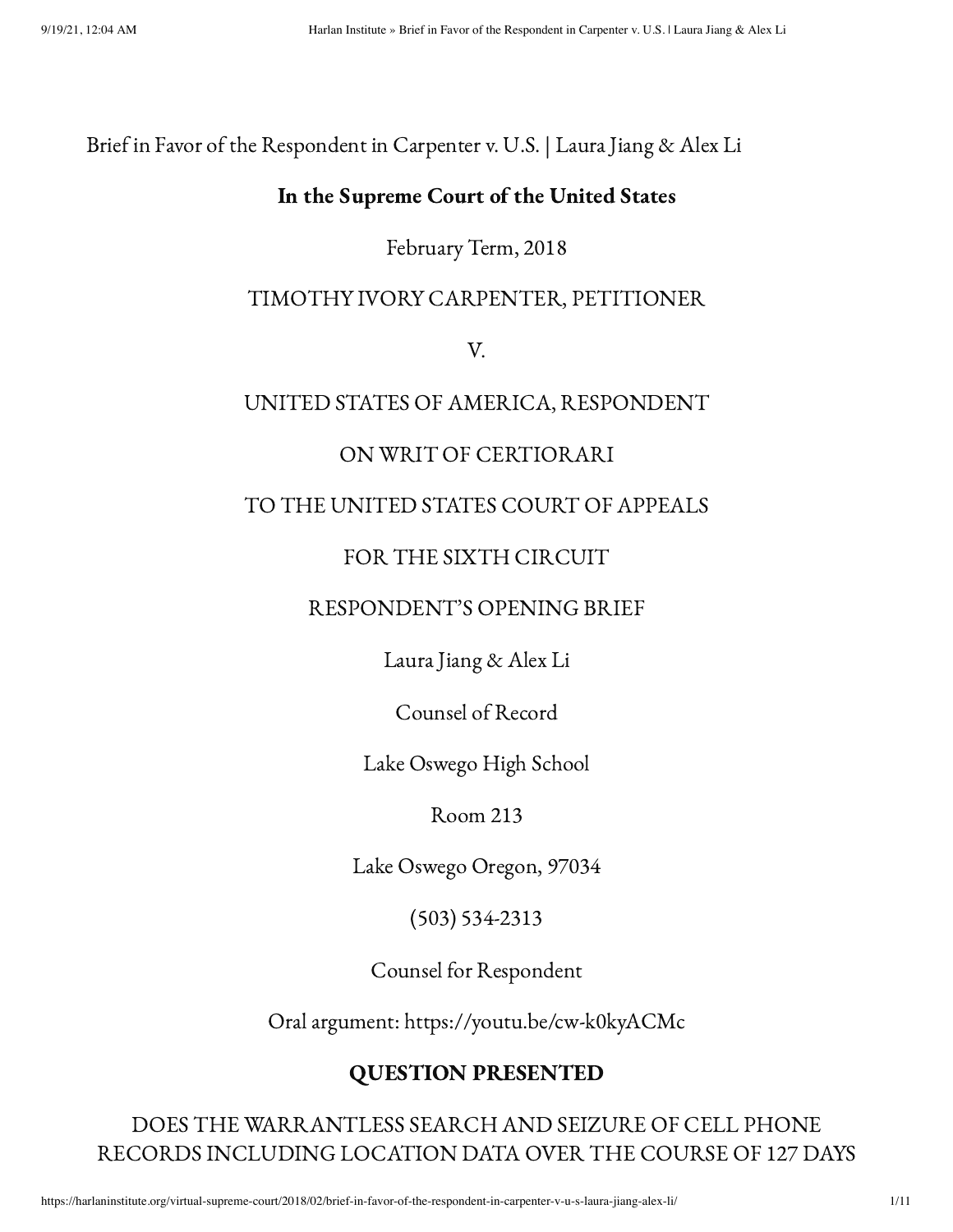## VIOLATE THE FOURTH AMENDMENT?

# TABLE OF CONTENTS

| $\cdot$ .2                               |
|------------------------------------------|
|                                          |
| 3                                        |
|                                          |
| 5                                        |
| ARGUMENT I: FOURTH AMENDMENT AND PRIVACY |
| $\ldots 6$                               |
|                                          |
| $\ldots 7$                               |
|                                          |
| 10                                       |
| ARGUMENT IV: DEFAULTING TO CONGRESS      |
| .12                                      |
|                                          |
| <b>TABLE OF AUTHORITIES</b>              |
| Cases                                    |

| Katz v. United States, |
|------------------------|
|                        |
| Ontario v. Quon,       |
|                        |
| Rakas v. Illinois      |
|                        |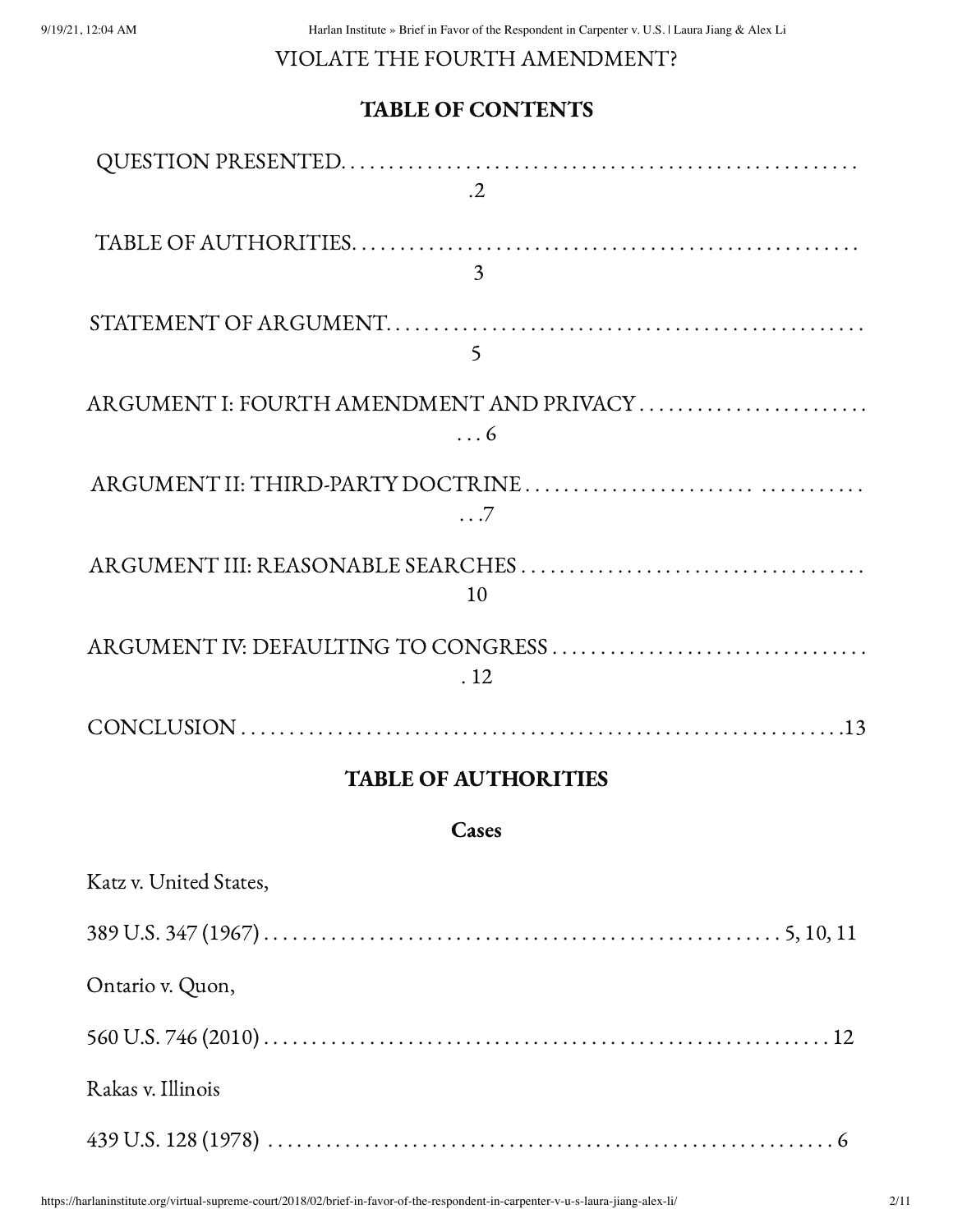| Smith v. Maryland,                                                                               |
|--------------------------------------------------------------------------------------------------|
|                                                                                                  |
| United States v. Harris,                                                                         |
|                                                                                                  |
| United States v. Jones,                                                                          |
|                                                                                                  |
| United States v. Miller,                                                                         |
|                                                                                                  |
| United States v. New York Tel. Co.,                                                              |
|                                                                                                  |
| United States v. Rabinowitz                                                                      |
|                                                                                                  |
| <b>Constitutional Provisions</b>                                                                 |
|                                                                                                  |
| <b>Other Authorities</b>                                                                         |
| 12                                                                                               |
|                                                                                                  |
| Kerr, Orin S., Amicus Brief of Professor Orin S. Kerr in Carpenter v. United States (2017).<br>9 |
| Mason, George. "Final Draft of the Virginia Declaration of Rights."<br>11                        |
| Orin S. Kerr, The Case for the Third-Party Doctrine, 107 Mich. L. Rev. 561 (2009)<br>$\ldots 8$  |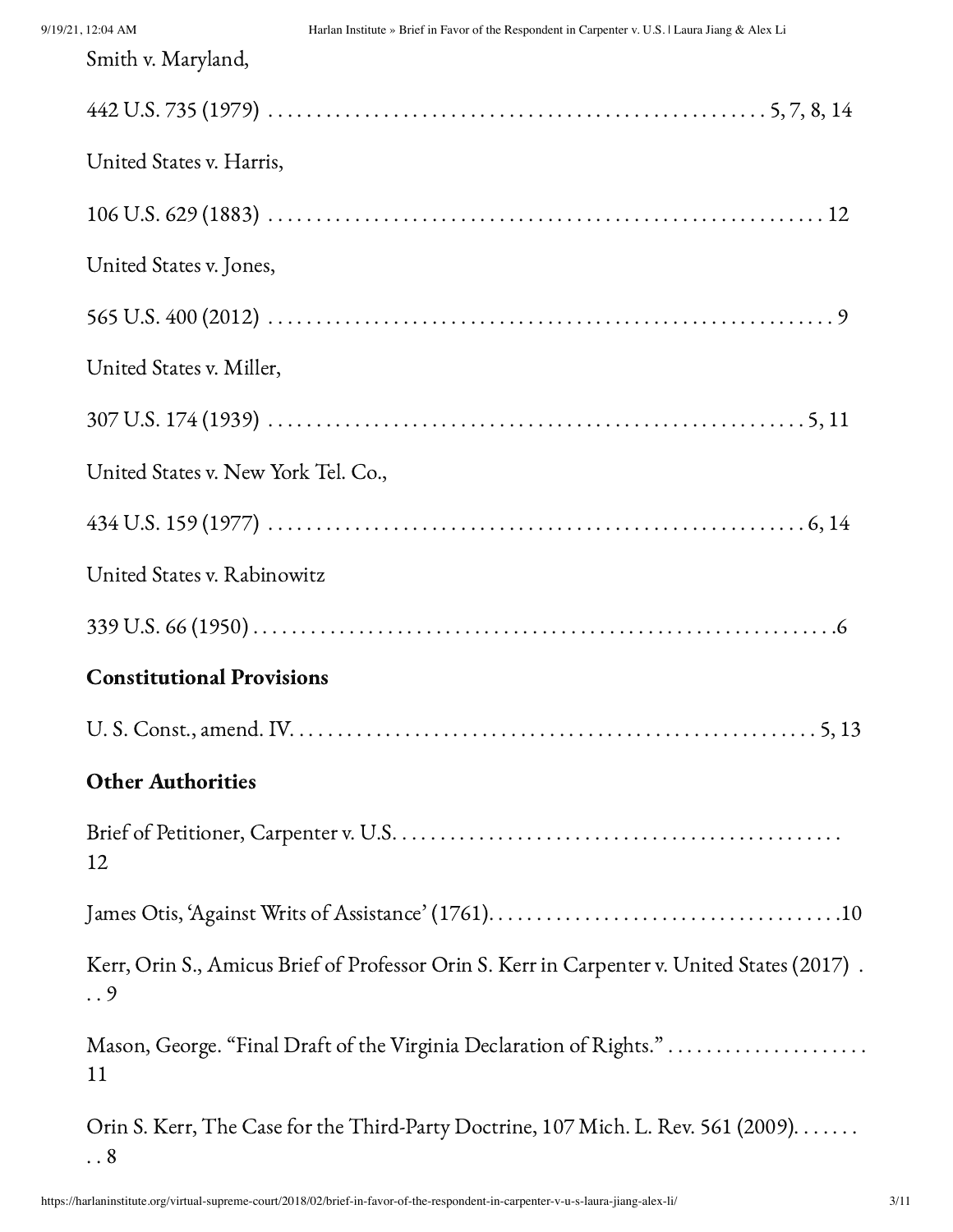Stored Communications Act, 18 U.S.C. § 2703(d) . . . . . . . . . . . . . . . . . . . . . . . . . . . . . . . . 11, 12

The United States Court of Appeals for the Sixth Circuit. Carpenter v. U.S. 13 Apr. 2016. . . . . 9

#### Statement of Argument

The government's collection of cell phone data, including location data, is not a search of "persons, houses, papers, and effects" under the Fourth Amendment. As such, the Federal Bureau of Investigation's (FBI) data collection permitted under the discretion of a magistrate judge through the Stored Communications Act is constitutional. Katz v. United States also establishes the standard for "a reasonable expectation of privacy," where "first, a person have exhibited an actual (subjective) expectation of privacy and, second, that the expectation be one that society is prepared to recognize as 'reasonable.'" Precedent under U.S. v Miller establishes the third-party doctrine; records obtained from a third-party, in this case the retrieval of the petitioner's transactional records from his service provider, are not in violation of a reasonable expectation of privacy. While Katz v. United States clarified a "search" to include electronic intrusion, precedent set by Smith v. Maryland concludes that collection of transactional records and locational data is not considered a search under the Fourth Amendment, waiving the subsequent warrant requirement. The petitioner can claim no proper expectation of privacy as the cell phone user should know that dialed numbers and location data is kept by their respective carrier company. necessary for legitimate business purposes. By actively using his cell phone for communications while in the middle of several robberies, the petitioner did not demonstrate any reasonable expectation of privacy. It is clear that the government of the United States of America, the respondent, is not in violation of the Fourth Amendment.

#### Arguments

# I. This collection of the Petitioner's cell phone data does not violate the Fourth Amendment's protection against "unreasonable search and seizures," as the petitioner does not demonstrate a reasonable expectation of privacy.

The first question to consider is whether the collection of transactional data, including location data of the petitioner, is considered to be a "search" under the Fourth Amendment. To answer this question, this Court must defer to the test established under Katz v. United States, determining whether the petitioner demonstrated a reasonable expectation of privacy and thus experienced a violation of their Fourth Amendment rights.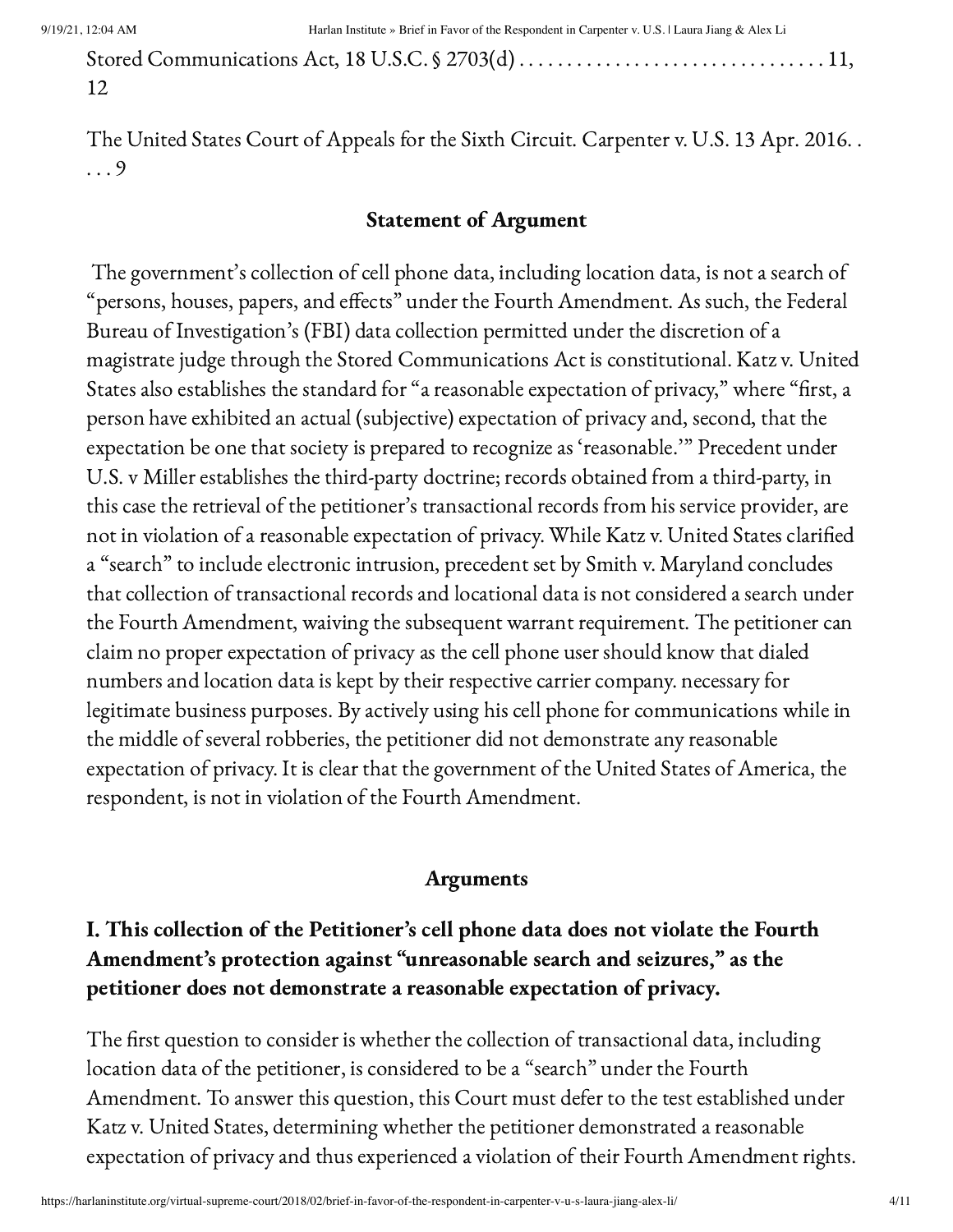The Court has previously stated that "[l]egitimation of expectations of privacy by law must have a source outside the Fourth Amendment, either by reference to concepts of real or personal property law or to understandings that are recognized and permitted by society." Within each application of the law, it is also important to note that the Court "must find resolution in the facts and circumstances of each case" to additionally consider the "reasonableness" standard. The activity in this case is that the FBI used the petitioner's phone number to collect 127 days worth of cell-data activity. Applying Smith, the nature of the activity was in regards to data collected from his cell phone provider and the petitioner cannot claim any violation or invasion of "property." In a similar case, the Court noted:

"Indeed, a law enforcement official could not even determine from the use of a pen register whether a communication existed. These devices do not hear sound. They disclose only the telephone numbers that have been dialed – a means of establishing communication. Neither the purport of any communication between the caller and the recipient of the call, their identities, nor whether the call was even completed is disclosed by pen registers."

Although the petitioner's use of a cell phone and subsequent data collection is different from a pen register, the larger point made in Smith and United States v. New York Tel. Co. still stands. The "transactional records" obtained do not access any the content of any calls made by the petitioner, nor was the data actively collected by the FBI over a period of time —this was the collection of records at a single point of time of a mass of data that spanned 127 days. Any further claim of a "search or seizure" relies upon the an "expectation of privacy" regarding the numbers that the petitioner called and the location data gathered during the times in which he called other numbers from his cell phone—that is, while he was committing the robberies, not every single one of his phone calls or records.

The Court must reject this claim. First, there is no reasonable expectation of privacy in the numbers that an individual dials from their personal cell phone, nor would society generally recognise this information as private. The Court mentions:

"All telephone users realize that they must 'convey' phone numbers to the telephone company, since it is through telephone company switching equipment that their calls are completed. All subscribers realize, moreover, that the phone company has facilities for making permanent records of the numbers they dial, for they see a list of their long-distance (toll) calls on their monthly bills."

The legitimate business interest in keeping these transactional records further proves there is no expectation from a subscriber to believe that these records of phone numbers dialed would be placed under a reasonable expectation of privacy.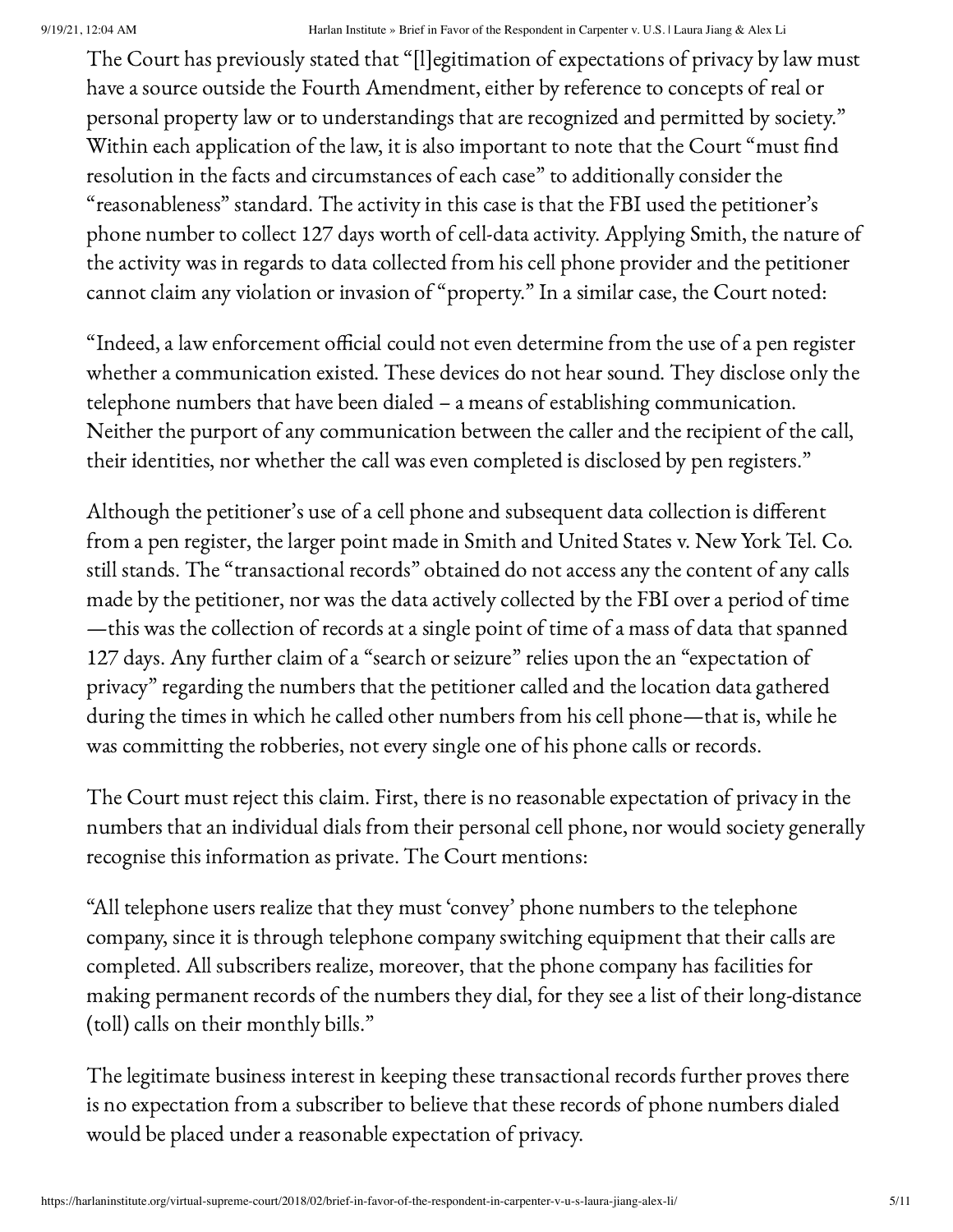# II. The Third-Party Doctrine allows the respondent to collect transactional data as established through precedent in Smith without diminishing any Fourth Amendment protections.

The Court has established the third-party doctrine, stating:

"The depositor takes the risk, in revealing his affairs to another, that the information will be conveyed by that person to the Government. . . . This Court has held repeatedly that the Fourth Amendment does not prohibit the obtaining of information revealed to a third party and conveyed by him to Government authorities, even if the information is revealed on the assumption that it will be used only for a limited purpose and the confidence placed in the third party will not be betrayed."

Given this, it is hard to place the petitioner's claims of expectations of privacy as reasonable. It is important to mention here that this application of the third-party doctrine does not represent a dramatic invasion of privacy nor does it drastically limit the protections of the Fourth Amendment. Justice Marshall mentions in Smith, "Privacy is not a discrete commodity, possessed absolutely or not at all." Those who adopt a doctrinalist view of the Fourth Amendment wrongly interpret privacy as an off-and-on switch, vastly oversimplifying the specificity of Carpenter's case; it is improper to assume privacy through "a conception of privacy as total secrecy."

To narrow the third-party doctrine would also significantly limit the abilities of law enforcement in future cases. Professor Orin Kerr of the USC Gould School of Law, who has written extensively on the third-party doctrine in his line of work, notes, "if at least part of a crime occurs in spaces unprotected by the Fourth Amendment, the police have at least some opportunity to look more closely at whether criminal activity is afoot." It is paramount that channels of communication remain open specifically in the context of data because of its usefulness in criminal investigations. He also notes the importance of the third-party as a method of balancing security and privacy:

"The third-party doctrine responds with a rule that ensures roughly the same degree of privacy protection regardless of whether a criminal commits crimes on his own or uses third parties. The part of the crime that previously was open to observation—the transaction itself—remains open to observation. The part of the crime that previously was hidden what the suspect did without third parties in his home—remains hidden. The result leaves the Fourth Amendment rule neutral as to the means of committing the crime: Using a third party does not change the overall level of Fourth Amendment protection over the crime."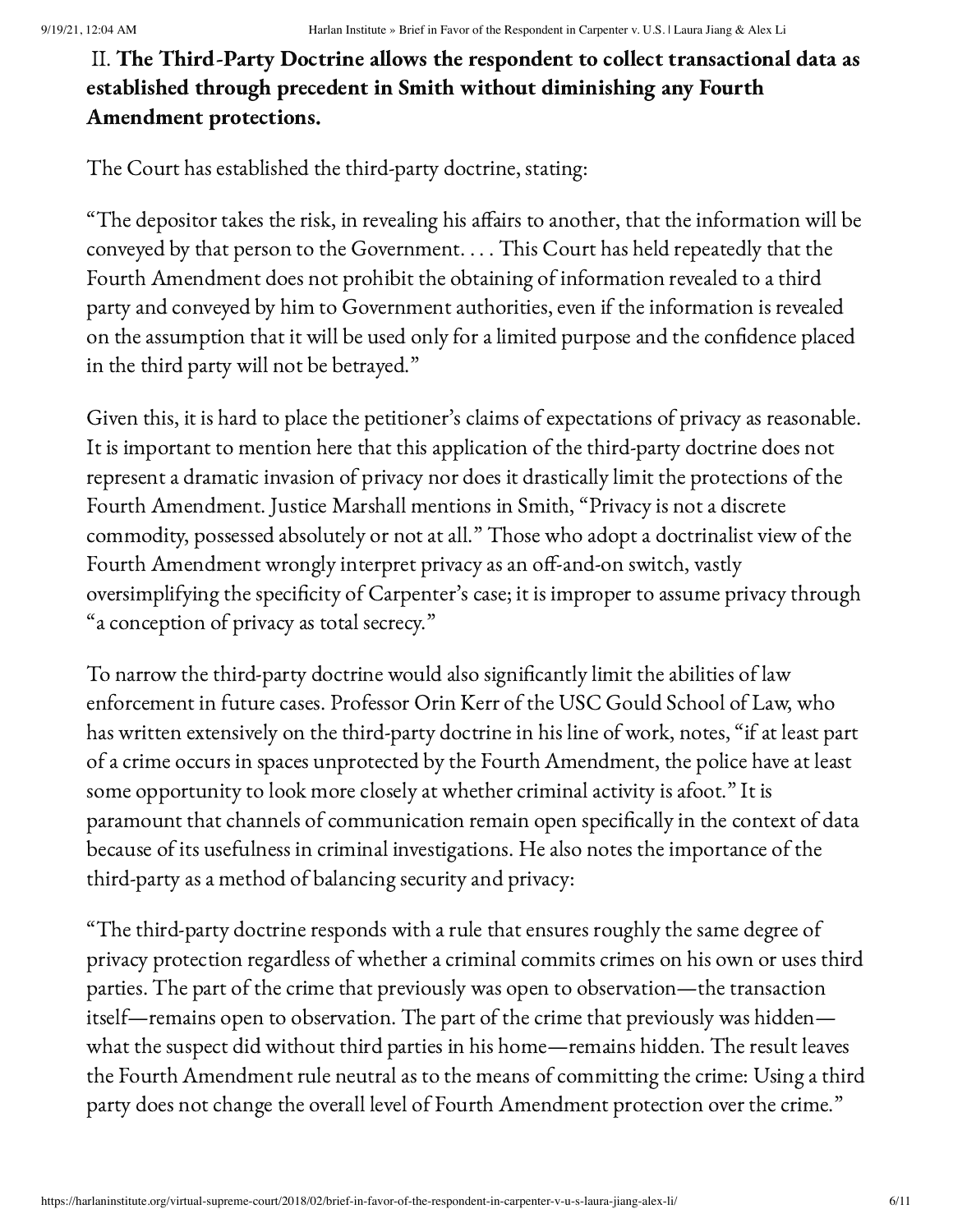Second, while the petitioner may argue for a reasonable expectation of privacy when it comes to an individual's location of their cell phone, there is no expectation of privacy in regards to the cell phone towers that are built independent of cell phone users, nor would any rational subscriber conclude that the cell phone towers could be considered an individual's "property." In accordance with the third-party doctrine and dialed numbers, location data is similarly collected not for the purpose of tracking an individual's momentby-moment location, but by necessity of connecting the individual to the cell phone tower for the purpose of calling, which was an activity taken by choice by the petitioner while the robberies were occuring.

While the petitioner discusses precedent which bans location tracking of an individual through the physical placement of a GPS, the circumstances of this case are different. In expert testimony from the Carpenter v. U.S. hearing in the United States Court of Appeals for the Sixth Circuit, it was stated that the radius for cell phone tower locations is 2.5 miles, a distance much more vague and non intrusive than the pinpoint accuracy achieved from a GPS satellite like the one installed in Jones. More importantly, while GPS signaling provides precise and constant tracking 24 hours a day, the FBI's collection of data is in regards to specific call records over the course of 127 days when the robberies had been occurring. The transactional records acquired specifically regarded incoming and outgoing calls, information obtained using the particular number that belonged to the petitioner. Therefore, there is a clear delineation between the tracking of Jones and the call records of this case. Consequently, claims of constant tracking made by the petitioner cannot be accepted. The Sixth District Court writes that the respondent collected "all subscriber information, toll records and call detail records including listed and unlisted numbers dialed or otherwise transmitted to and from [the] target telephones from December 1, 2010 to present[,]" as well as "cell site information for the target telephones at call origination and at call termination for incoming and outgoing calls[.]" Location data tracking only occurred when calls were placed, as opposed to the autonomous tracking that occurs through a GPS signal, distinguish Carpenter's case from Jones.

As such, the petitioner cannot claim to have an expectation of privacy in regards to the acquired location data, nor is there a societal expectation due to the conscious decision made by the petitioner to receive and make calls during the period of time in question.

# III. The warrantless acquisition of the petitioner's transactional records was constitutional and legal, both through the procedural manner in which the data was acquired and because of the specificity of the data.

The third question is whether the collection of transactional records, without a warrant, is considered "unreasonable." Procedurally, under Katz, the opinion of the Court suggests the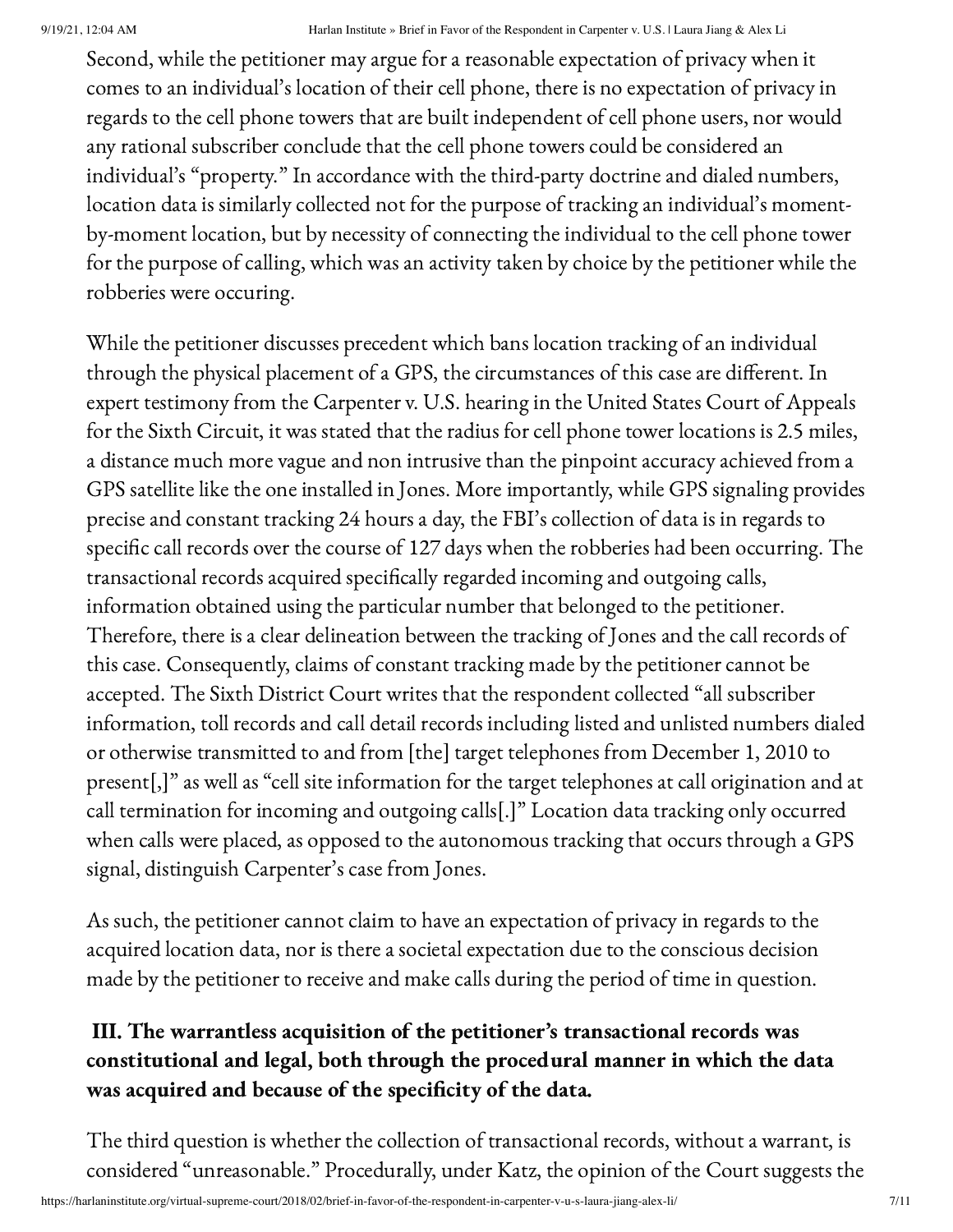FBi acted legally, utilizing the legal channels taken through the approvals of multiple magistrate judges. The Court writes:

"It is clear that this surveillance was so narrowly circumscribed that a duly authorized magistrate, properly notified of the need for such investigation, specifically informed of the basis on which it was to proceed, and clearly apprised of the precise intrusion it would entail, could constitutionally have authorized, with appropriate safeguards, the very limited search and seizure that the government asserts in fact took place."

The founding fathers' attempt to distance themselves from the oppression of the British Empire included the scrutinization and removal of oppressive writs. One such writ was the writ of assistance, implemented by the British government to expand the search power of its police. In his argument against unwarranted use of writs of assistance and greatly expanded police power, James Otis states:

"[I]n the old book, concerning the office of a justice of peace, precedents of general warrants to search suspected houses. But in more modern books you will find only special warrants to search such and such houses specially named, in which the complainant has before sworn he suspects his goods are concealed; and you will find in adjudged that special warrants only are legal."

Thus, the inclusion of specific warrants and legal channels are paramount to the safety and effectiveness of not only police, but the government as a whole. "Special warrants" are the check against tyranny in modern governmental systems, particularly the specificity of each warrant. Because of this, the specific legal channels cited in Katz—and that the FBI in this case followed—are important.

While the petitioner may believe there is an originalist interpretation of Fourth Amendment protections that would apply in this case, it is still not sufficient to rule in favor of Carpenter. In the unanimously adopted Virginia Declaration of Rights, George Mason, a prominent politician and delegate to the U.S. Constitutional Convention wrote,

"[G]eneral warrants, whereby any officer or messenger may be commanded to search suspected places without evidence of a fact committed, or to seize any person or persons not named, or whose offence is not particularly described and supported by evidence, are grievous and oppressive, and ought not to be granted."

The founding fathers understood their role in history and as such, knew that government ability to uphold the law was paramount, giving the government the constitutional authority to issue and utilize searches "particularly described and supported by evidence.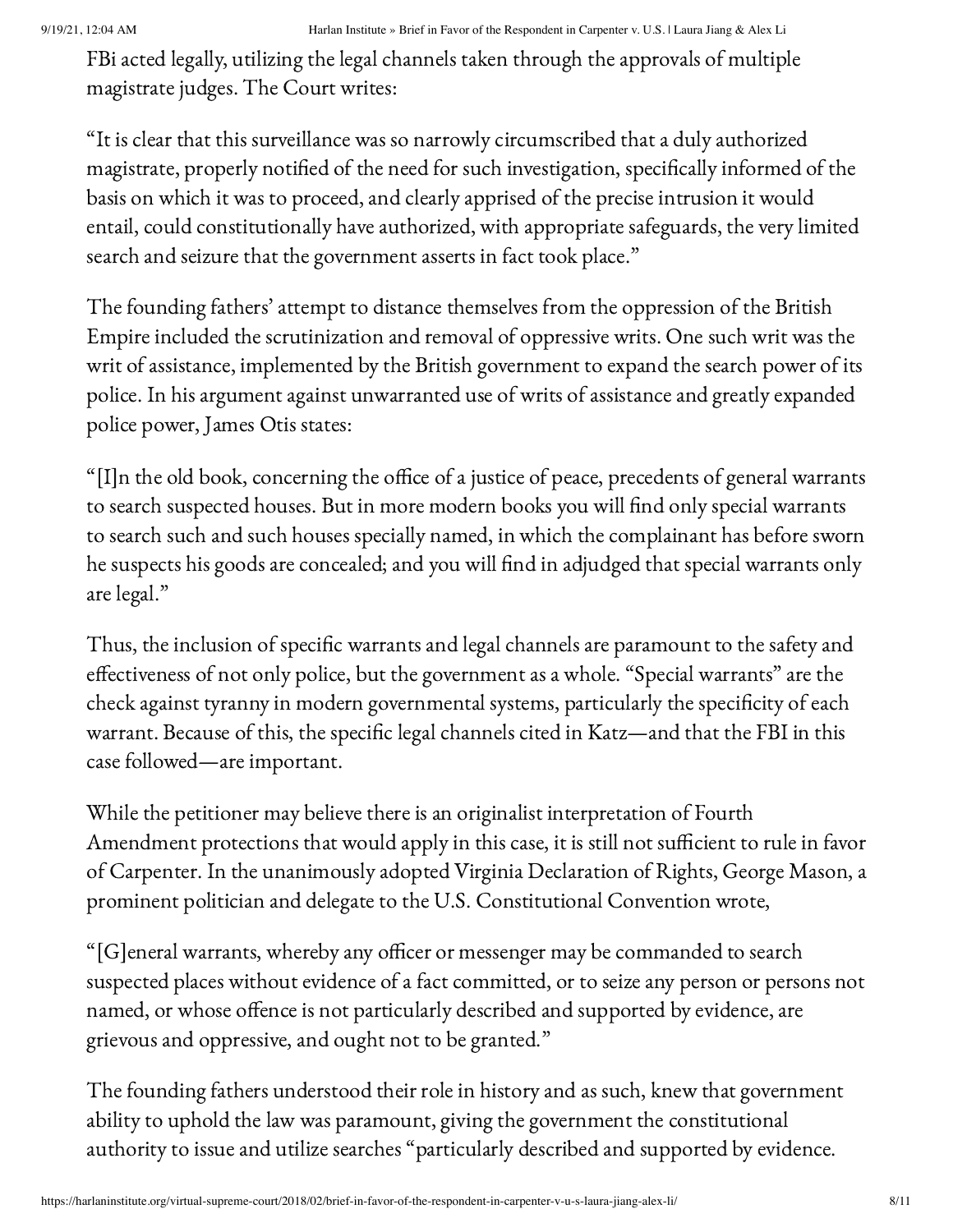The Court's specific discussion of permissible procedure in Katz is consistent with the magistrate judges' approval of the FBI's examination of Carpenter's information under the Stored Communications Act. In the Court's delivered opinion for Katz, they mention:

"Only last Term we sustained the validity of such an authorization, holding that, under sufficiently "precise and discriminate circumstances," a federal court may empower government agents to employ a concealed electronic device "for the narrow and particularized purpose of ascertaining the truth of the . . . allegations" of a "detailed factual affidavit alleging the commission of a specific criminal offense."

In this instance, where the FBI's collection of transactional records was also necessary for "a specific criminal offense," the narrowly tailored surveillance committed by the FBI is legally and constitutionally justifiable. Under Katz, the Court was dealing with the question of wiretapping of conversations, and not the petitioner's transactional and location data obtained from a third-party. Such records hold at a lower standard of scrutiny in relation to privacy than individual surveillance of conversation. As such, the theoretically approved procedure according to the opinion of the Court and the lessened expectation of privacy in regards to the content of the data collected concludes that the FBI acted constitutionally and did not commit any violation of the petitioner's Fourth Amendment rights.

# IV. The Court should defer to Congress and local legislation to determine the appropriate protections for cell-site data.

While the petitioner may claim that cell phones are "indispensable for full participation in family, social, professional, civic, and political life," a developmentalist view of the amendment is improper. It "risks error by elaborating too fully on the Fourth Amendment implications of emerging technology before its role in society has become clear." The Court has also offered that "technological equipment might have implications for future cases that cannot be predicted." In essence, ruling against the respondent would be too drastic a measure before we collectively can figure out the implications of technological innovation.

There is no need for the Court to create a bright-line test for cell-site data collection as there is no fundamental intrusion. Because the expectation of privacy is so minor in this case, this is an area best left explored by Congressional and other statutory law. In accordance with the relationship between business records and transactional data, it is preferable for legislative regulation under the Commerce Clause.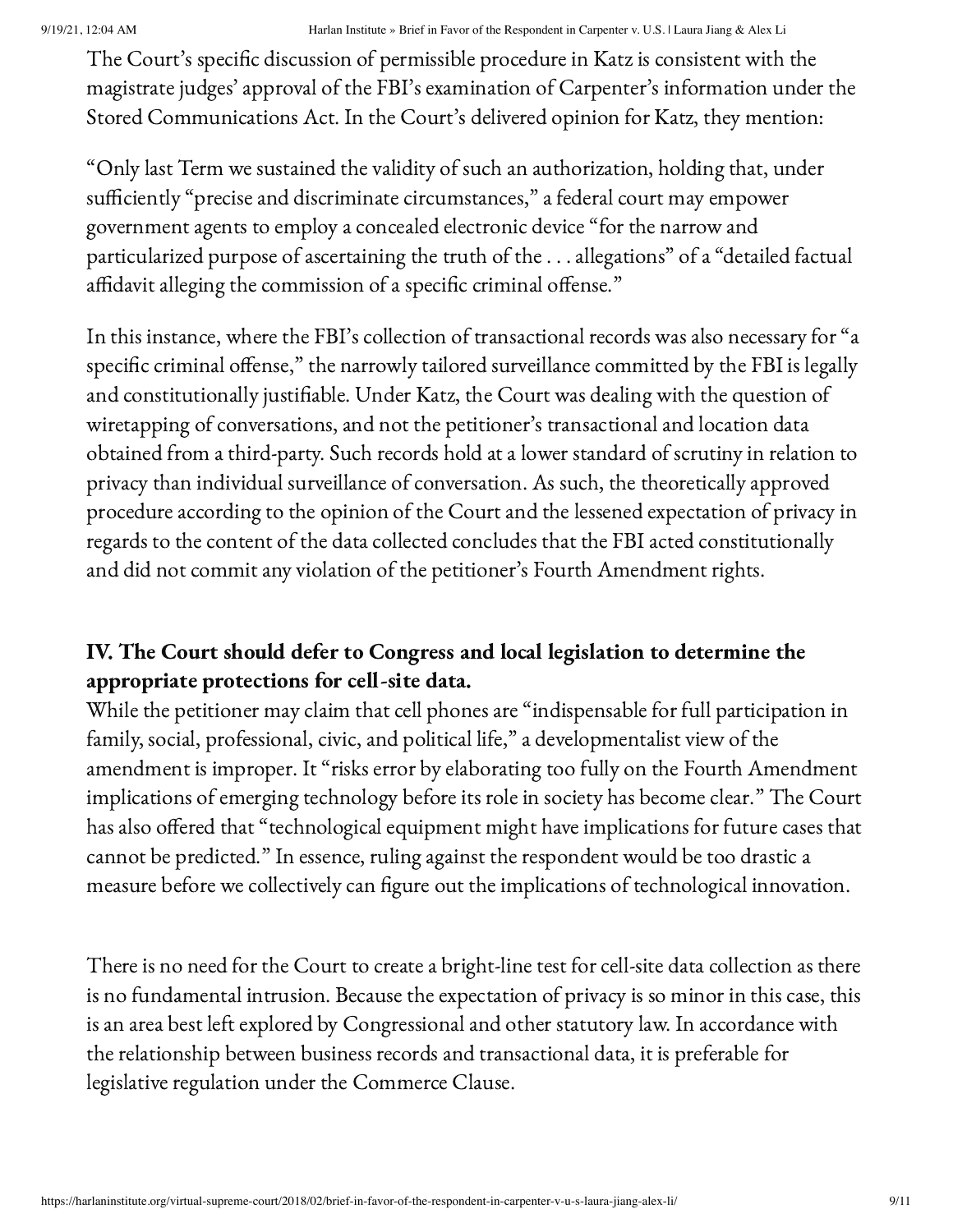It is also imperative the Court not create too great a burden on law enforcement. The ease at which cell phones make criminal activity possible is immeasurable, thus raising the constitutional threshold for metadata searches ill advised. Technological changes have created many barriers to law enforcement ability, such as encryption leading to the iPhone dispute in 2016. The Department of Justice stated, "[i]t remains a priority for the government to ensure that law enforcement can obtain crucial digital information to protect national security and public safety, either within cooperation from relevant parties or through the court system with cooperation fails." Evolving cyber security necessitates a more potent and effective system of data collection that should not be significantly infringed on by the Court.

## Conclusion

The collection of the petitioner's cell phone records does not violate the Fourth Amendment protections against "unreasonable search and seizure." Under the privacy test established by Katz v. United States, the petitioner fails to prove a "reasonable expectation of privacy" as the transactional records collected by the respondent are non-intrusive, nor are the unreasonable. The petitioner, by owning a cell phone, should recognise that they voluntarily surrender certain kinds of information to their cell phone service provider for business record collection purposes. These include call records and the location data that is necessarily recorded in order to connect the caller from their location to the nearest cell tower for the call to occur.

Under the third-party doctrine, the Court has previously held that information like transactional records are surrendered by the user of the service, in this case cell phones, and that "the Fourth Amendment does not prohibit the obtaining of information revealed to a third party." The cell towers, the ones in question that are responsible for transmitting location data within 2.5 miles, are not owned by the caller, meaning the petitioner cannot claim any sort of violation onto their "property."

In addition to these failed claims to privacy, the procedural manner in which the FBI acted was also perfectly constitutional and legal; the collection of the transactional data was carefully approved by multiple magistrate judges and an act of tailored surveillance. Dicta proves in favor of the respondent, where in Katz v. United States the Court mentioned that the actions of the government would have been constitutionally authorized had the government gone through the motion of magistrate judge approval. The narrowly tailored collection in this case follows a similar pattern of thinking, with the FBI actually having approval from magistrate judges.